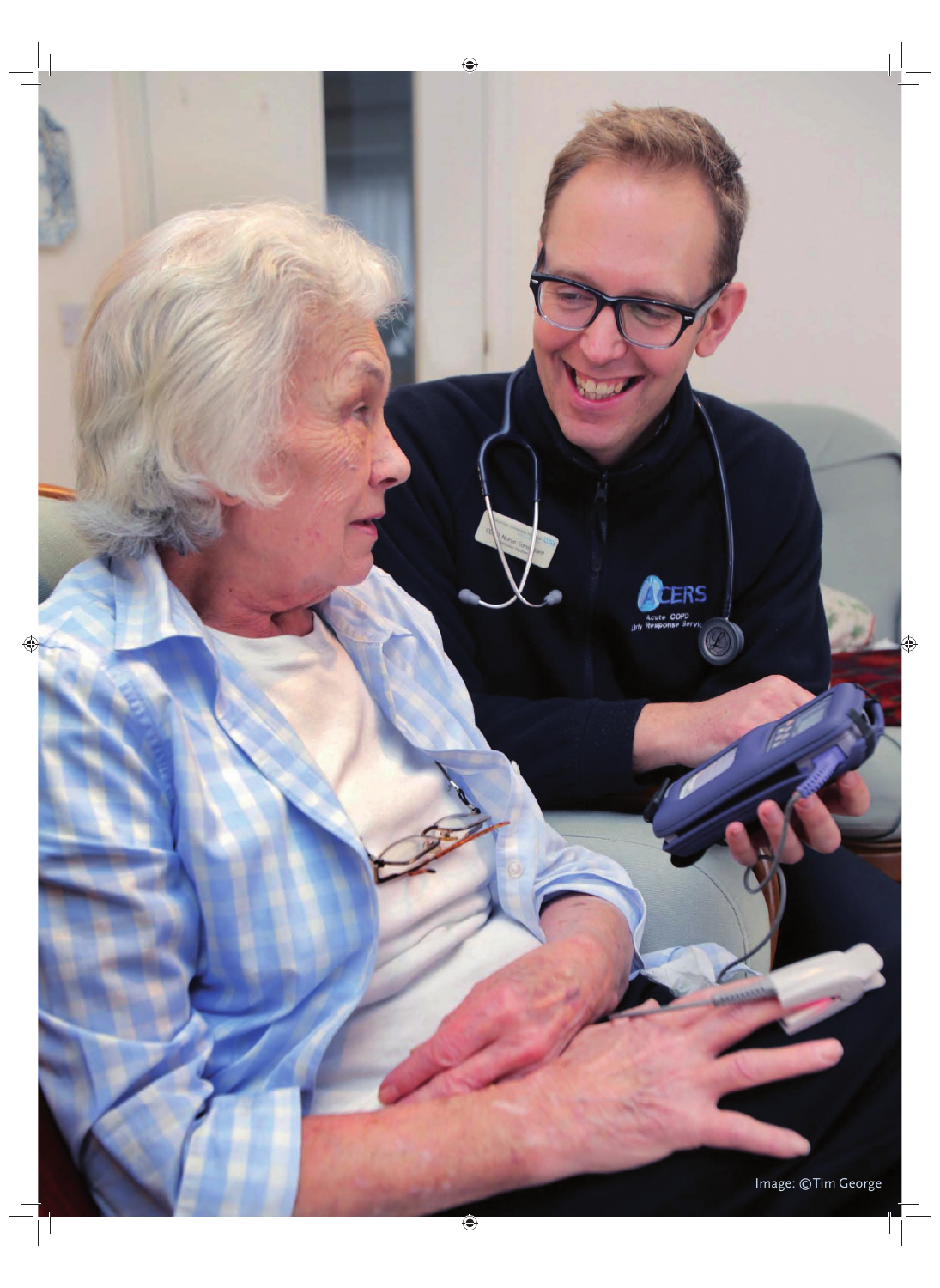## $\mathcal{A}$

Matthew Hodson<sup>1</sup>, Sharon Andrew<sup>2</sup>, C. Michael Roberts<sup>3</sup> M 'Acute COPD Early Response Service (ACERS), Intergrated Medicine & Rehabilitation Services Division, Homerton University Hospital NHS Foundation Trust, London, 2 Faculty of Health, Social Care & Education, Rivermead Campus, Anglia Ruskin University, Chelmsford, and 3 Institute of Health Sciences Education, Barts and The London School of Medicine and Dentistry, Queen Mary University of London, London, UK



M. Hodson: ACERS, Intergrated Medicine & Rehabilitation Services Division, Homerton University Hospital NHS Foundation Trust, Homerton Row, London, E9 6SR, UK

⊜ matthew.hodson@homerton.nhs.uk

# Towards an understanding of PREMS and PROMS in COPD

## Summary

Evaluation of healthcare is evolving, with the patient perspective increasingly sought to provide a more patient centred service. Self-report questionnaires are being used to gather information about patients' health-related quality of life; outcomes with, and experience of a treatment, and perceptions of the care delivered by the healthcare team. Patient satisfaction measures may be familiar to clinicians and researchers, as they are used routinely in many clinical settings. Patient satisfaction measures have a ceiling effect, masking the negative healthcare experience. Patient-reported outcome measures (PROMs) and patient-reported experience measures (PREMs) are measures that that provide a patient-centric view of healthcare. In this article, we aim to untangle for the reviewer, the distinctions between patient satisfaction, PROMs and PREMs measures with a focus on chronic obstructive pulmonary disease (COPD) and introduce work in progress around the development of a new PREM for COPD.

#### Statement of Interest

M. Hodson has received previous funding to attend the ERS Annual Congress from pharmaceutical companies (these companies were not involved in the present work), and has received honoraria for education talks or in advisory capacity as a nurse consultant. C.M. Roberts has received payment for lectures including service on speakers' bureaus from GlaxoSmithKline, Almirall and Boehringer Ingelheim.

Chronic obstructive pulmonary disease (COPD) is a major cause of emergency hospitalisation, and death in the EU and worldwide [1–4]. Quality of life, other clinical outcomes and the patient perceptions of their care may be improved with effective management of COPD [2, 4, 5]. Traditionally clinicians and researchers have tended to use ''objective'' technical measures of outcome such as change in forced expiratory volume in 1 s (FEV1) or Medical Research Council dyspnoea scale to measure success of an intervention and whilst these provide valuable information they may not correlate well with, or address, what is important to the patient. The accompanying paper from the European Lung Foundation [6] highlights this issue and provides an insightful account of what is important to the patient with COPD and how they might choose to measure the success of COPD care.

A realisation of this fundamental difference in the evaluation of healthcare has stimulated a growing change in the quality

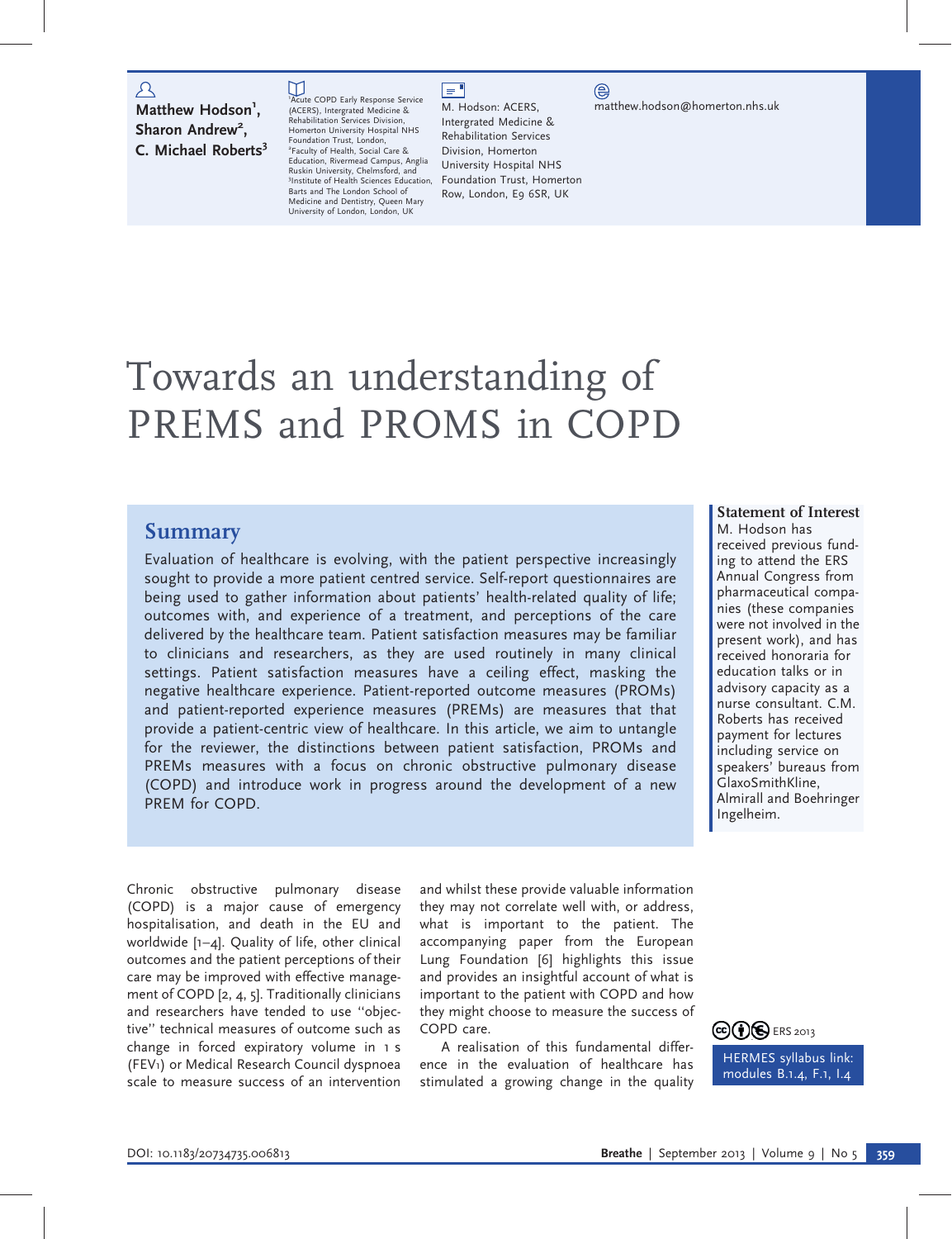assessment of healthcare delivery and outcomes. The focus is evolving from an emphasis on morbidity, mortality and adverse outcomes in healthcare to that of health status, outcomes related to a treatment, health-related quality of life, experience of treatment and the healthcare team, all from a patient's perspective using self-reported questionnaires. There are three categories of measurement instruments being used: patient satisfaction measures; patient-reported outcome measures (PROMs) and patientreported experience measures (PREMs). There is much confusion about what PREMs and PROMs actually measure, the context in which they are used and how they differ from each other. This article aims to assist in clarifying these distinctions.

# Untangling patient satisfaction, PROMs and PREMs

Patient satisfaction and measurement of the quality of care provided by healthcare services have become intertwined in the last 20 years. Patient satisfaction surveys are routinely used in hospitals in many European countries [7]. In a variety of National Health Service (NHS) hospitals in the UK, it is possible to complete satisfaction surveys at electronic booths in hospital foyers while still receiving care.

Application of the principles underpinning satisfaction with healthcare were borrowed from the service industry, backed by a tenet of consumerism and an increasing recognition of service user opinion [8–11]. A plethora of patient satisfaction scales abound today. Satisfaction tools may be generic, measuring satisfaction with care given by a health professional or service, for example ''Would you recommend this practice to others?'' or be condition specific, for example ''Did your respiratory physician give you sufficient

information about how to manage your COPD?''.

Patient satisfaction scales, however, have a ceiling effect in that most patients score their care highly and there may be little discrimination between items [12–14]. In clinical circles, they are irreverently referred to as the ''happy scales''. Clearly, however, not all patients are happy with their care and satisfaction scales may mask negative experiences [12, 15]. A study of 21 EU countries [16] indicated that satisfaction is also linked to ''broader societal factors'', such as the wealth and prosperity of a country.

Dissatisfaction with patient satisfaction surveys [15, 17, 18] has led to recommendations that the focus shift from satisfaction with care to patient experience of care:

''High satisfaction ratings do not necessarily mean that patients have had good experiences in relation to that service […] If the underlying policy purpose of satisfaction surveys is to provide patients with a voice in the assessment and continuing development of services then it is not adequate to utilise satisfaction survey results. Effort must be put into designing methods of accessing patients' experiences of services and the meaning and value they attach to them, whether these are positive or negative and whether they can be improved.'' [15].

PROMs and PREMs are considered alternative ways of richer and more relevant information than patient satisfaction surveys [19].

#### PROMs

PROMs are self-report questionnaires, completed by patients, and seek to measure their perceptions of their health status and healthrelated quality of life. They will be familiar as research tools but are now increasingly used to manage individual patients and to provide patient-related comparative data across healthcare providers. Although variable in application

Table 1. Patient satisfaction

#### Definition of patient satisfaction

Patient satisfaction is the congruence between the ideal care a patient expects to get and their perception of the care actually received [12, 20].

#### Example of patient satisfaction items

How satisfied are you with the care given to you by your respiratory physician? Would you recommend your respiratory physician to a family member?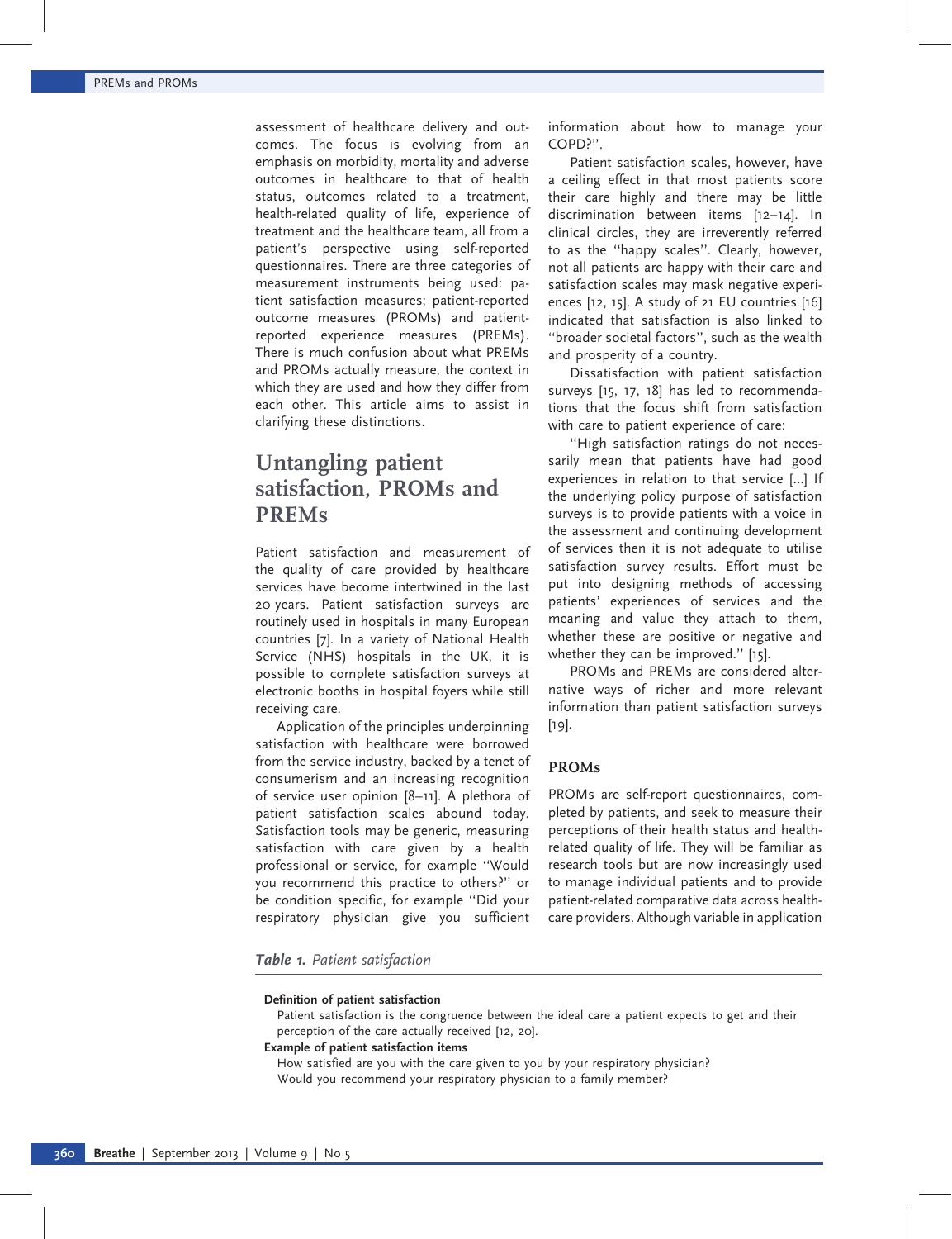to a population or to a specific condition, the content tends to focus on one or more of the following: physical functioning, symptoms, social wellbeing, psychological wellbeing, cognitive function and role activities. Patients score their perceived status against a statement with a scale. The European quality-of-life instrument, EQ-5D [21, 22], is an example of a generic PROM and the Oxford Knee Score [23], a condition-specific tool. For PROMs to be used in routine clinical practice, they must be simple to complete and contain few items concentrating on those relevant to the patient. The EQ-5D has three questions in each of five domains whilst the Oxford Knee Score uses just 12 questions covering pain, mobility and activities.

Since 2009, following reports recommending the introduction of the use of PROMs in the NHS [8, 9], all NHS hospitals have been required to ask patients to complete a PROM questionnaire before and after four specific elective surgical procedures: hip replacement, knee replacement, hernia repair and varicose vein treatments. The data from these PROMS is available on the Health and Social Care Information Centre (HSCIC) website (www.hscic.gov.uk/ proms) where national-level data are published monthly and organisation and recordlevel data quarterly. While PROMS for longterm medical conditions, such as COPD, as yet, do not feature in this formalised UK NHS data collection, they may in the future. PROMS for elective procedures are usually administered before and after the intervention to measure effect. Such an approach may be more difficult for some medical conditions, for example, an exacerbation of COPD when a contemporaneous baseline measure may be difficult to collect.

The inclusion of such measures provides a new element to the ''value'' equation with which we assess the effectiveness of an intervention. For example, a patient with knee arthritis who has low levels of pain is unlikely to obtain a PROM benefit judged using the Oxford Knee Score from joint replacement, unless there is a major functional disability. In the same manner, a patient who perceives that after a knee replacement they have gained little or no functional improvement may demonstrate a negative PROM score implying an adverse outcome for the patient even though the operation may have been a technical success. In this way, clinicians will need to reconsider the impact of medical care from the patient's perspective.

There are many PROMs for COPD in use throughout the EU, although few are administered outside of research projects. The UKbased PROM Group have developed reports [22, 24] with details of the generic PROMs evaluated for use with people with COPD for example the SF-36 and condition-specific PROMs in use, for example the Chronic Respiratory Disease Questionnaire and COPD Assessment test (CAT).

### PREMs

A PREM is a measure of a patient's perception of their personal experience of the healthcare they have received. PREM instruments should focus on the aspects of the care that matter to the patient [25]. PREM results can be used to improve services and provide a patient view on these improvements that moves away from the technological or economic model that is often employed in service design.

In contrast to PROMs, which have been utilised widely for elective surgical procedures there has been very little research or practical application of PREMs. The Picker Institute UK has come closest with a number of questions within the UK-based national patient survey that explore generic patient experiences

Table 2. PROMs

### Definition of a PROM

PROMS are self-report questionnaires, completed by patients, which seek to measure their perceptions of their health status and health-related quality of life. Example of a PROM item

#### Generic

I generally get enough sleep at night (yes/no)

Condition specific

Difficulty with my breathing and frequent coughing means I have difficulty sleeping at night. (rating scale 1 (no difficulty) to 5 (great difficulty))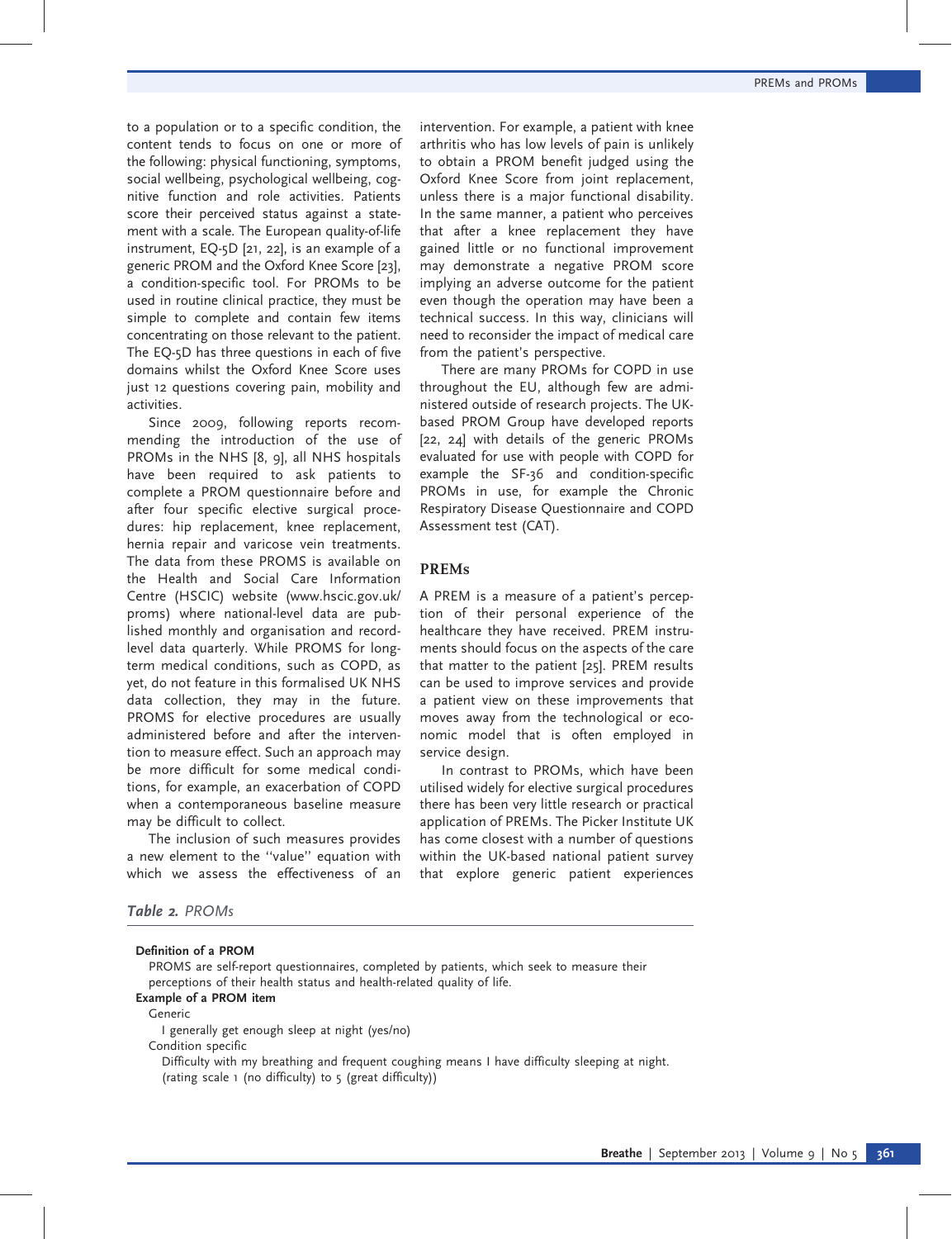[26, 27]. The website for the Royal College of Paediatrics and Child Health describes in detail the steps involved in the development of a PREM for urgent and emergency care [28]. To date, there are no condition-specific PREMs for COPD.

Whilst generic PREMs are important, they risk losing elements of a patient's experience that are specific or weighted towards a particular disease or illness that is the dominant reason for a patient to seek healthcare assistance. These issues are even more complex in that a disease specific healthcare experience for a patient may involve different facets of care that reflect different aspects of a patient pathway or journey, for example, a hospitalisation for a severe exacerbation compared with a routine review in primary care.

UK national audit [29] and European international audit [30] have shown significant deficiencies in hospital care for COPD when measured against guidelines, and wide variation between hospitals when using benchmarking. In response to these alarming statistics, the UK Department of Health has produced a national service strategy document supported by the National Institute of Health and Care Excellence (NICE) quality standards and suggested outcome metrics [31]. These metrics recommend the recording of both PROMs and PREMs for COPD in order to provide a new perspective to both healthcare managers and clinicians which emphasises that services should put patients at the centre and not the priorities of clinicians or managers. PROMs and PREMs also have the potential to dramatically affect the consultation dynamic altering the focus from what the clinician wishes to communicate to an interaction based upon what is important to the patient. In this context, a disease specific PREM is essential. The need to support and focus on patient's experience and capture significant episodes such as ''exacerbations'' are key to defining the experience of a patient's journey through the healthcare system. At the present time there are no disease specific

PREMs that can be employed to gauge the quality of the patient's interaction with healthcare and reliance may have to be placed on generic measures.

## Current work: development of a PREM–COPD

In the absence of any existing COPD-specific PREMs, the authors are currently involved in the development of such a tool. How people feel about their care is often expressed using their emotional (affective) domain and this is an area largely neglected in PREMs. The authors have conducted research to develop a PREM for COPD derived from interviews with patients who were asked about the experience with their healthcare in the community setting and with recent hospitalisation [32]. The development of our PREM–COPD is a move away from traditional medical model questionnaires, to look at the patient journey with COPD and identify the principal moments of quality care and affective experiences to benchmark future service provision. Our aim is to create a valid and reliable PREM for patients with COPD that puts the patient experience and patient outcomes as the metrics for quality improvements in healthcare.

64 patients with COPD across the community of northeast London, north Central London and Essex, with a range of severity and presentation capturing their experiences of COPD as a long-term condition and their interaction with health services [32]. A further 19 patients with recent hospitalisation, due to COPD related conditions underwent the same process but with a focus on their experience of hospital. The experiences for both groups were itemised and coded separately leading to the development of items pertaining to both patient situations.

20 affective (emotive or felt) responses were identified from patient responses in the interviews [32]. The negative affective responses described by both the community

Table 3. PREM

#### Defintion of a PREM

Example of items from a PREM tool

Do you feel confident in the care given to you by your respiratory physician?

A PREM is a measure of a patient's perception of their personal experience of the healthcare they have received.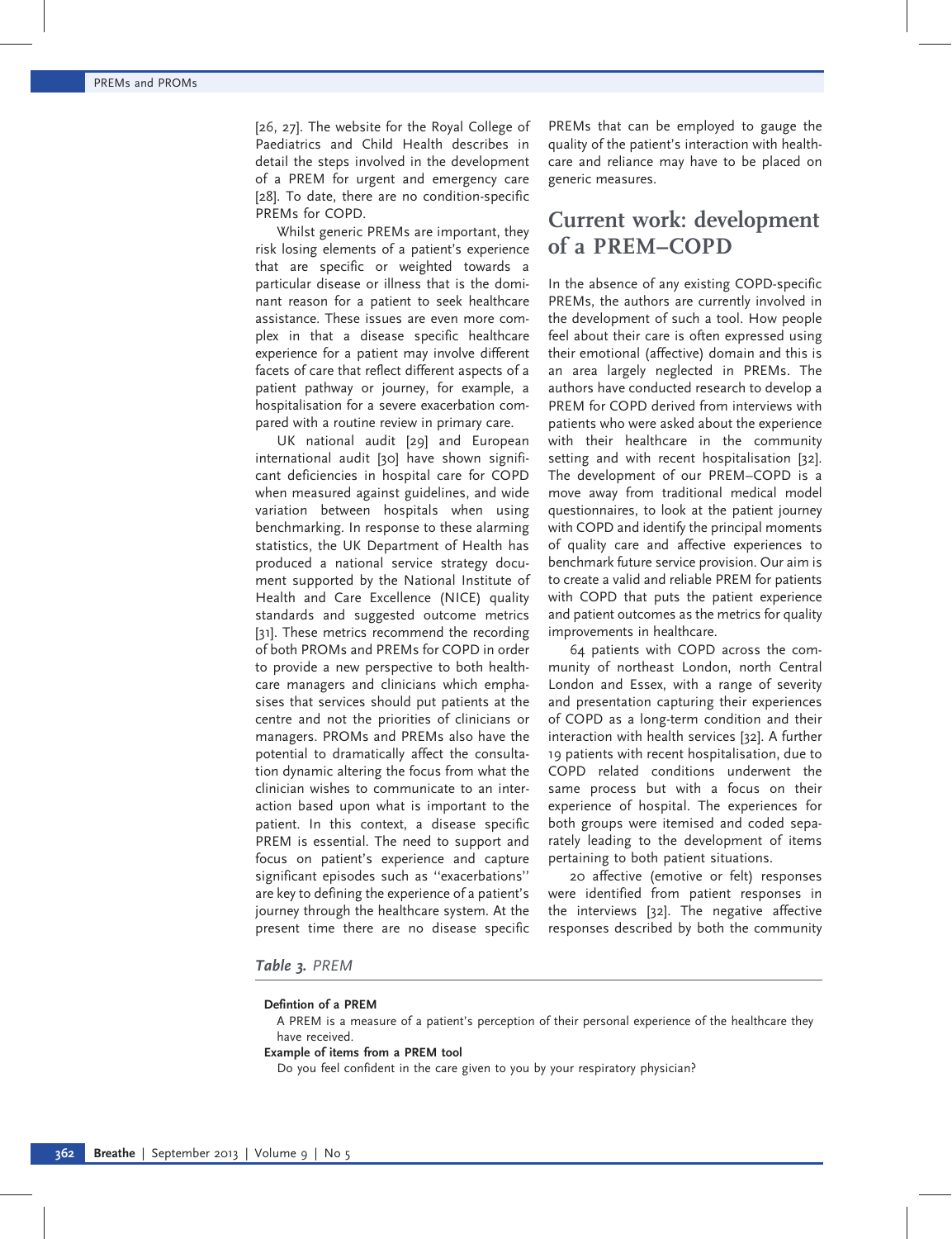Table 4. The PREM–COPD with a focus on the affective domain

#### Example of items from the PREM-COPD instrument

I am frightened of being breathless I feel anxious about my current health

and hospital patient groups included: scared; anxiety; worry; fear/frightened; frustration; annoyance/anger; confusion; embarrassment; surprise/shock. The negative affective response ''feeling depressed'' was only identified in the community group and ''guilt'' was only identified in the hospital group.

Positive affective responses identified for both groups were: gratitude; reassured and happy/enjoyment [32]. Altruism, hope and acceptance were also mentioned in the community group. Self-motivation, control and respect were either negative or positive affective responses according to their context with the first two only identified in the community group.

# Future work on developing a PREM for COPD

An expert review panel of respiratory clinicians and academics reviewed the preliminary items from the affective responses for both patient groups, and identified a total of 52 items. These items have been incorporated

into statements with which the patient is asked to agree/disagree using a five-point scale. It is likely that many of the 52 statements will cross-correlate in their content. Stage 2 will involve testing of these items with the aim of reducing the questionnaire to between eight and 12 items that will provide the basis of a practical patientreported experience tool.

## Conclusion

The inclusion of PROMs and PREMs as measures of the success of medical interventions and the quality of medical services respectively portends a new era in patient– healthcarer relations. The information gained from these responses can be used to provide a more patient-centred service. Patient-reported outcomes for PREMs could become both vital elements of clinical interactions and be key measures in determining the success of interventions in research studies. Whilst PROMs focus on the impact of healthcare interventions, PREMs provide feedback on the quality of the service provided either for a specific interaction, e.g. an admission to hospital, or as an indicator of the overall care delivered to a patient, in other words, the value of the whole healthcare system. Such measures will challenge healthcare staff to think differently about the care they provide to patients and may stimulate managers and clinicians to deliver services around patients and not just around buildings and clinical teams.

## Key points

- There is a move towards using patient measures to provide a different perspective on the effectiveness of medical care.
- Patient satisfaction measures have low discriminatory value.
- Patient outcomes measure changes to patient perceived health status after a medical intervention.
- Patient experience measures provide an insight into the quality of medical care as experienced by the patient.

#### References

- 1. European Respiratory Society/European Lung Foundation. European Lung White Book. Loddenkemper R, Gibson GJ, Sibille Y, eds. Sheffield, European Respiratory Society, 2013.
- 2. Global Initiative for Chronic Obstructive Lung Disease. Global Strategy for the Diagnosis, Management, and Prevention of Chronic Obstructive Pulmonary Disease http://goldcopd.org/uploads/